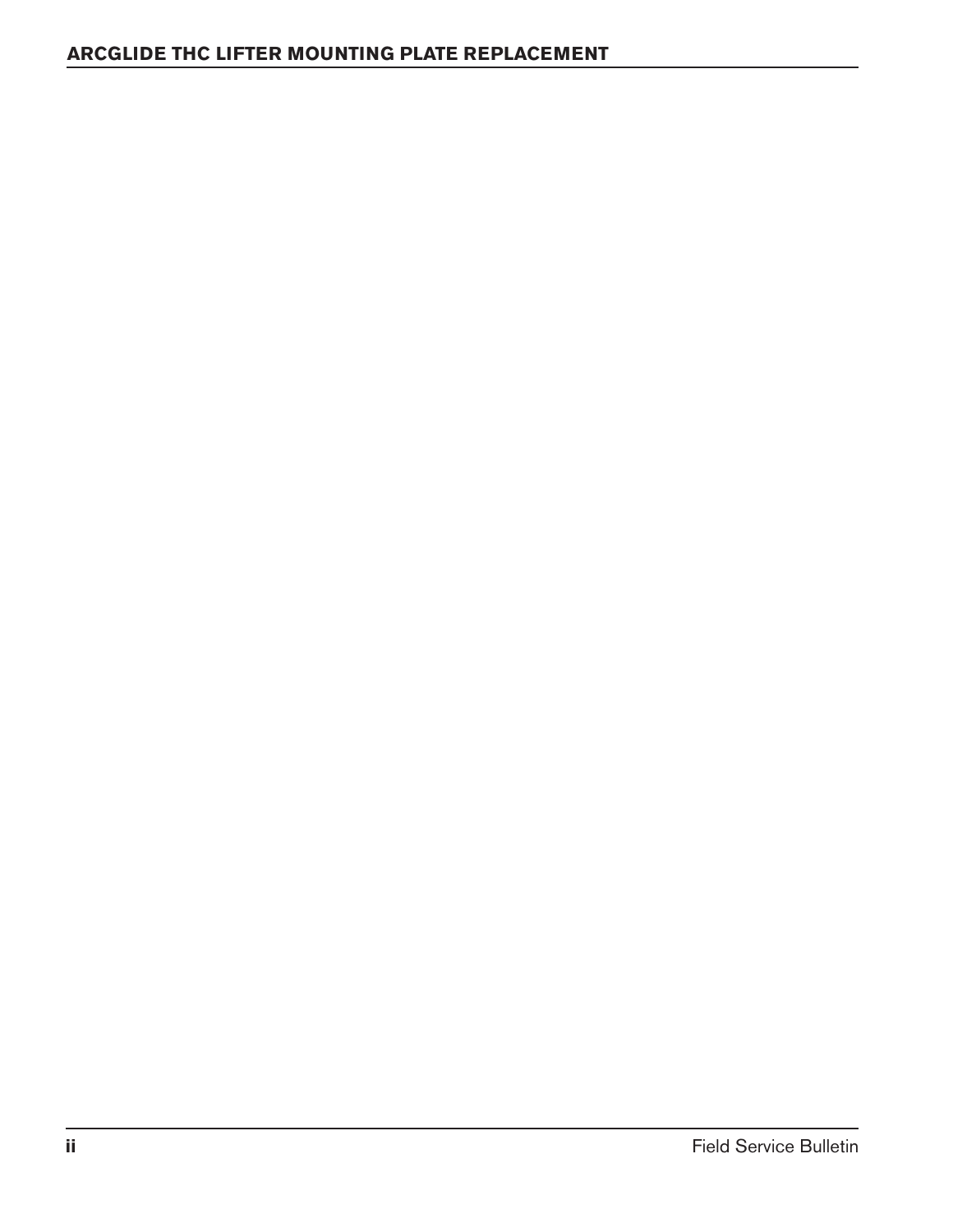

# **Introduction**

## **Purpose**

This Field Service Bulletin describes how to replace the mounting plate on the ArcGlide THC.

This Field Service Bulletin applies to kit number 228860.

The following procedures require familiarity with the ArcGlide THC. If necessary, refer to the *ArcGlide THC Instruction Manual* for detailed information.

### **Kit 228860 contents**

| <b>Part number</b> | <b>Description</b>                                              | Quantity |
|--------------------|-----------------------------------------------------------------|----------|
| 104437             | ArcGlide THC lifter mounting plate                              |          |
| 075748             | M5 x 16 mm Phillips flat head screws                            | 4        |
| 330101             | Loctite 243 Threadlocker adhesive 0.5 mL                        |          |
| 807490             | Field Service Bulletin: ArcGlide THC Mounting Plate Replacement |          |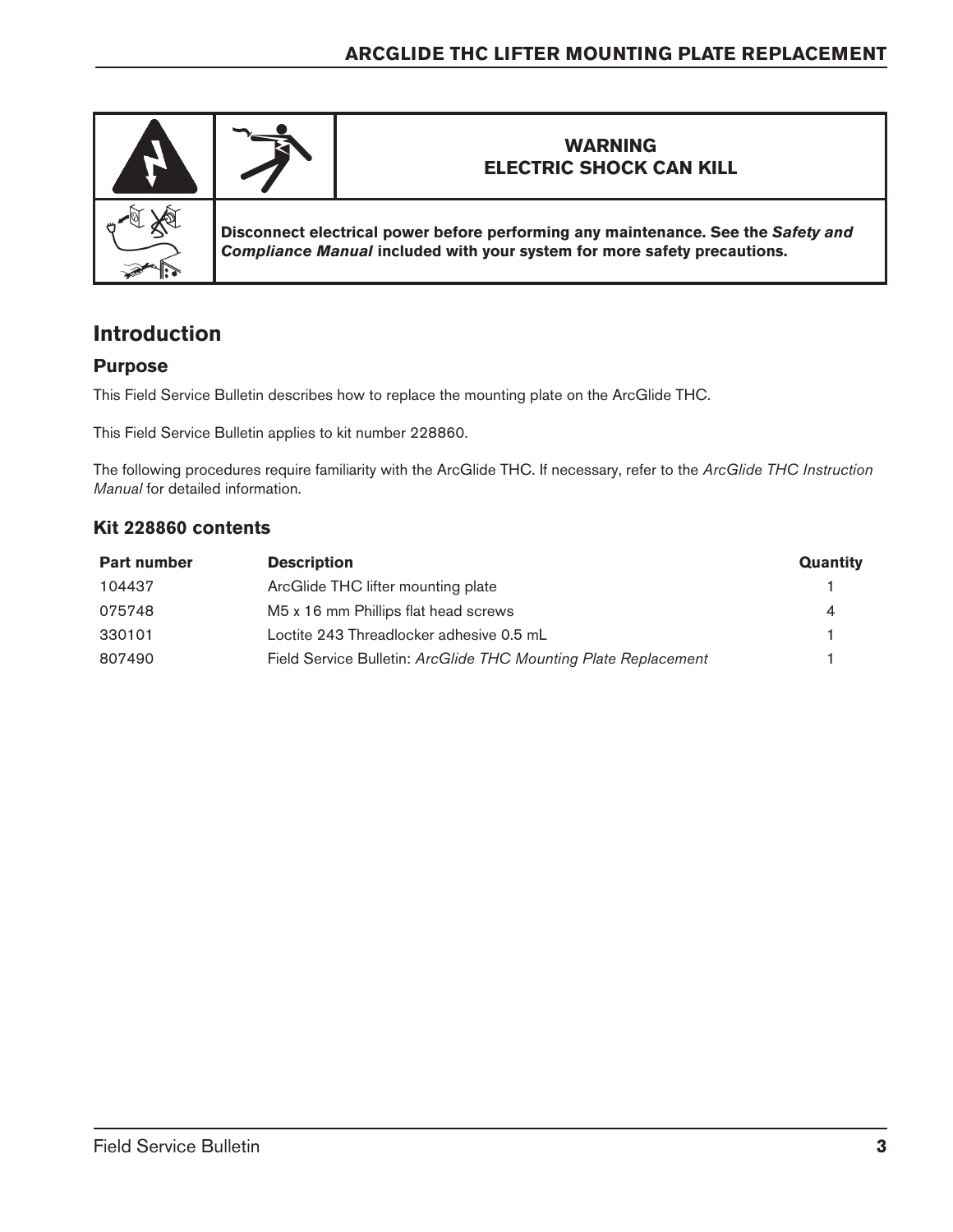# **Replacing the lifter mounting plate**

Use the illustration on the following page for details about the following procedures.

#### **Remove the lifter mounting plate**

To replace the lifter mounting plate on the ArcGlide THC:

- 1. Use the torch as a lever and remove the torch and the red, torch breakaway plate from the lifter.
- 2. Release the breakaway tether by threading it through the tether bracket.
- 3. Unfasten the screw in the proximity switch in the slot at the top of the breakaway mounting plate. Set the screw aside.
- 4. To remove the silver breakaway mounting plate, remove the 4 Allen head screws and gently push the proximity switch through the slot in the back of the breakaway mounting plate.
- 5. Remove the proximity switch cover by unfastening the two screws. Set the cover and screws aside.
- 6. Remove the 6 Phillips screws from the sides of the torch mounting plate and set them aside.
- 7. Gently pull the proximity switch through the slot in the back of the torch mounting plate.
- 8. Remove the 4 screws that secure the lifter front cover and set it and the screws aside.
- 9. Remove the 4 Phillips screws from the lifter mounting plate and discard them.
- 10. Position the new mounting plate on the lifter carriage and align the pins with the appropriate holes, as shown in the illustration on the following page.
- 11. Apply a small amount of Loctite 243 Threadlocker adhesive to the 4 Phillips screws from the kit and use them to fasten the mounting plate loosely to the lifter carriage.
- 12. Finish installing the lifter mounting plate by tightening the 4 screws to 2.26 newton meters (20 pound inch) in a diagonal pattern to insure even pressure. This will press the mounting pins into the holes in the lifter carriage.
- 13. Verify that there are no gaps between the lifter mounting plate and the lifter carriage.

#### **Reassemble the lifter**

- 1. Replace the lifter front cover and fasten it with its 4 screws.
- 2. Verify that the proximity switch cable is secured in the cable clamp at the top of the cable track.
- 3. Thread the proximity switch through the back of the slot in the top of the torch mounting plate.
- 4. Fasten the torch mounting plate to the lifter mounting plate with its 6 screws.
- 5. Adjust the proximity switch cable to provide strain relief so that the cover does not cut the cable when it is reinstalled.
- 6. Slide the proximity switch cable cover over the cable and the sides of the torch mounting plate and lifter mounting plate. Secure the cover with its 2 screws.
- 7. Thread the proximity switch through the back of the slot in the top of the breakaway mounting plate and secure it with its screw.
- 8. Loosely fasten the breakaway mounting plate to the torch mounting plate with its 4 Allen head screws.
- 9. Use a level to verify that the breakaway mounting plate is 90 degrees to the work surface and tighten the screws.
- 10. Replace the breakaway tether by threading it through the tether bracket.
- 11. Holding the torch, replace the red magnetic breakaway on the breakaway mounting plate.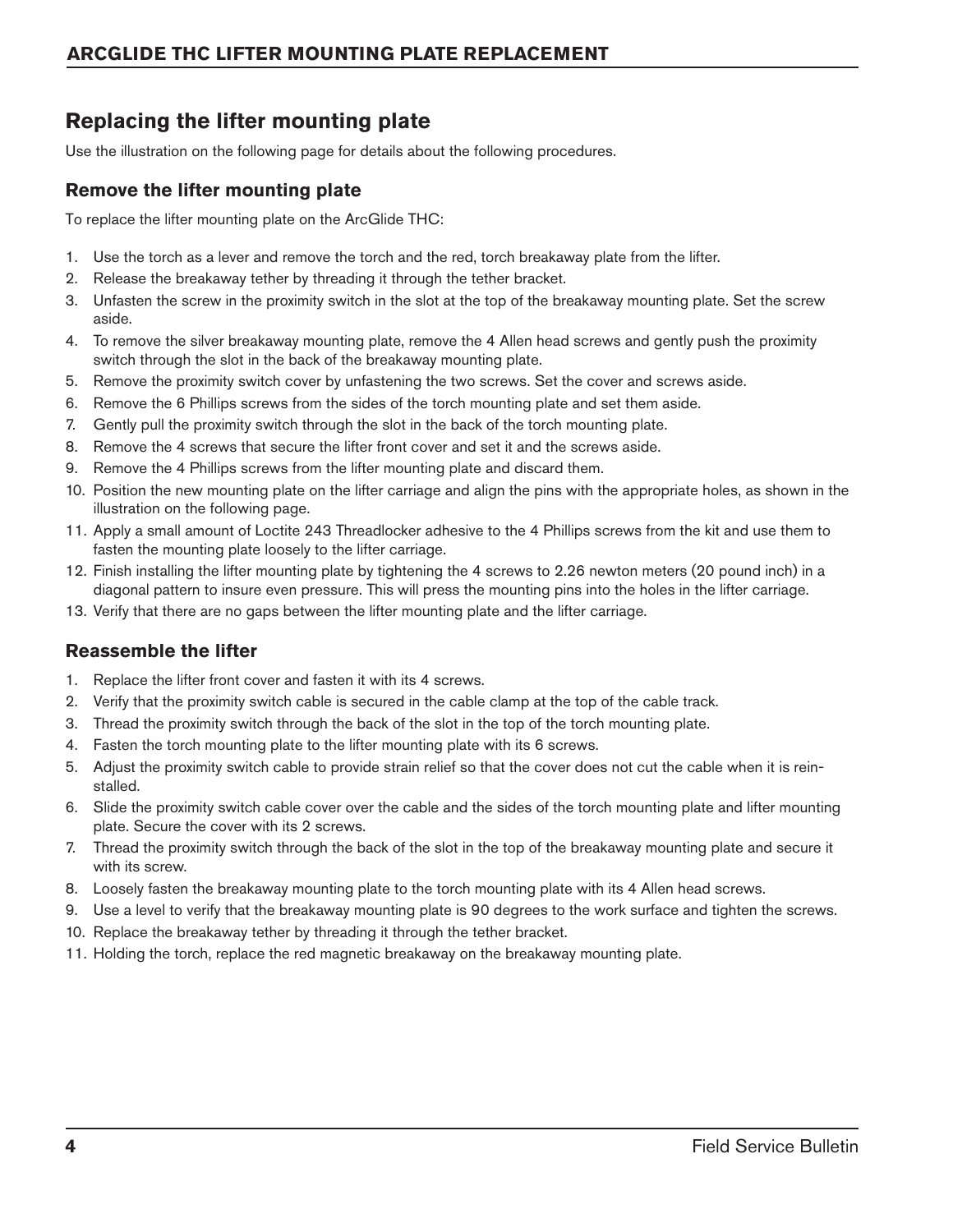## **ArcGlide THC Lifter Mounting Plate Replacement**